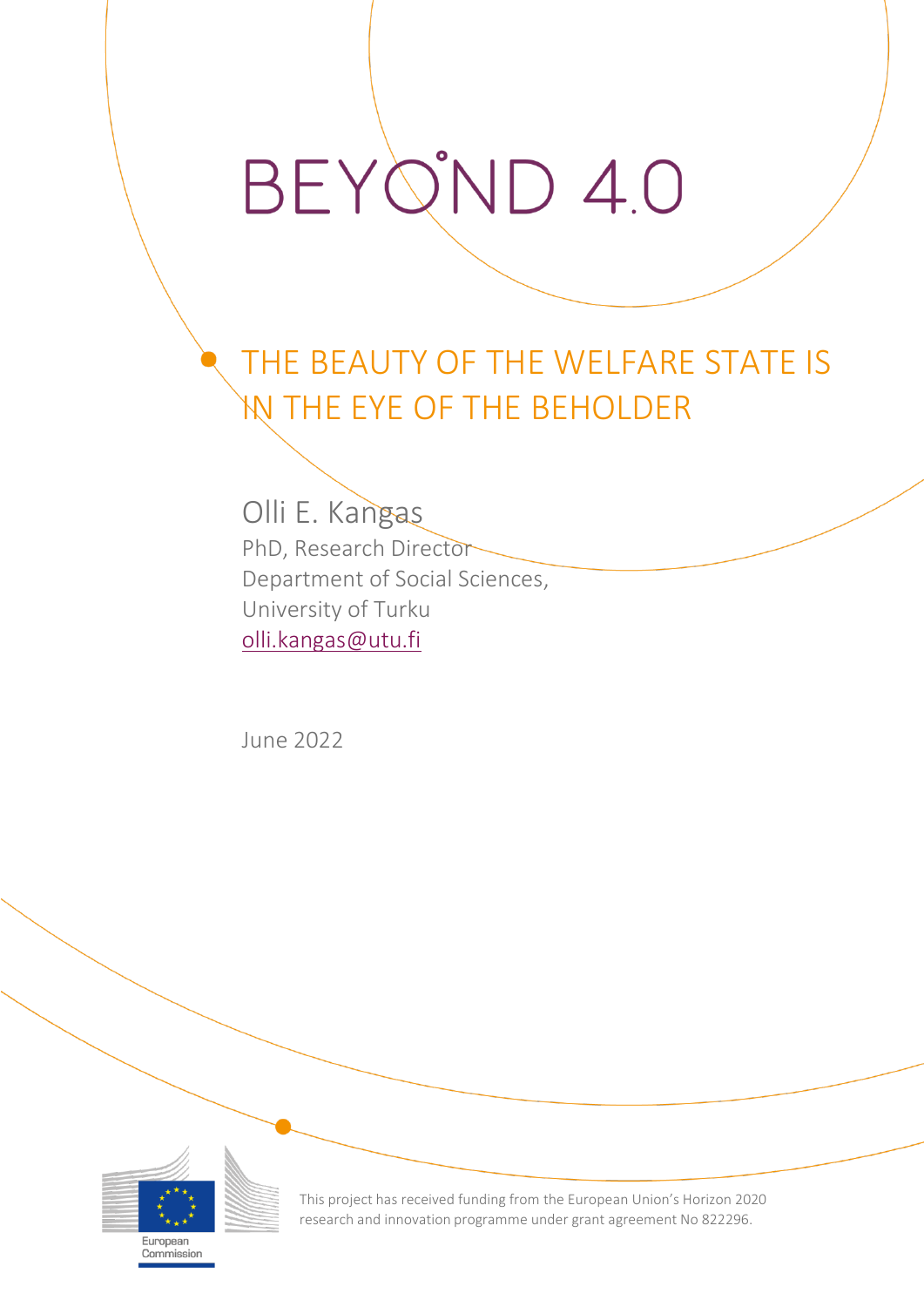Comparisons of well-being between countries are often like beauty contests. The indicators used can be applied to show the superiority of one's own country over all other countries or, in the spirit of naming and shaming, to try to press policymakers in one's own country to improve systems that appear to be inferior in international comparison.

In social policy comparisons, the Nordic thinking has started from the first, above all the traditional Swedish thinking. The special position of Sweden was already emphasized by the American journalist Marquis Childs in his book "Sweden: The Middle Way", published in 1936. In his book, Childs describes Swedish social democracy as a middle way between American-style capitalism and the Soviet type of communism. The book served as an inspiration for many welfare state researchers to explore this Nordic fairy tale wonderland.

After World War II, Sweden's reputation as the leading welfare state (or, in fact, THE welfare state) was strengthened. Gradually, Sweden's neighbouring countries also received dividends under the concept of the Nordic welfare state. Gösta Esping-Andersen's seminal book the "the Three Worlds of Welfare Capitalism", published in 1990, is probably the most widely used -- and misused -- welfare state classification. The book has more than 41,000 references, and Google finds four million hits in its name. Critical commentators of the book noted somewhat ironically that Nordic welfare state research uses the distance from Stockholm to measure the welfare state's quality.

In the late 1980s, thanks to the establishment of the Luxembourg Income Study (LIS), we began to get comparative and reliable data on income distribution in a number of Western OECD countries. Indeed, when Esping-Andersen wrote his book, the Gini index measuring income inequality was clearly lower in the Nordic countries than in other countries included in the LIS sample. However, Sweden was no longer in the lead. The Gini coefficient was lowest in the Nordic countries in Finland (0.21) and highest in Denmark (0.26). Sweden and Norway were located between these extremes of the North.

Since then, income disparities have widened in the Nordic countries, and the Nordic group has to some extent lost its special position. Differences with others have narrowed, but income disparities in the Nordic countries are still smaller than in most other countries.

Income is an important measure of well-being. Someone said that income inequality is the root cause of all other inequalities. Indeed, most international inequality studies focus on income distribution.

In contrast, international beauty contests have paid far less attention to wealth and its distribution. This is despite the fact that wealth and the accumulation of wealth are, in addition to income, the most important indicators of material well-being. In his "Capital in the Twenty-First Century", Thomas Piketty argues that we are going towards a society where wealth and inherited wealth grow faster than economic output and income. The process is fortified by the change in the mode of production. The global digital economy facilitates the collection of enormous richness in the hands of a very few multibillionaires.